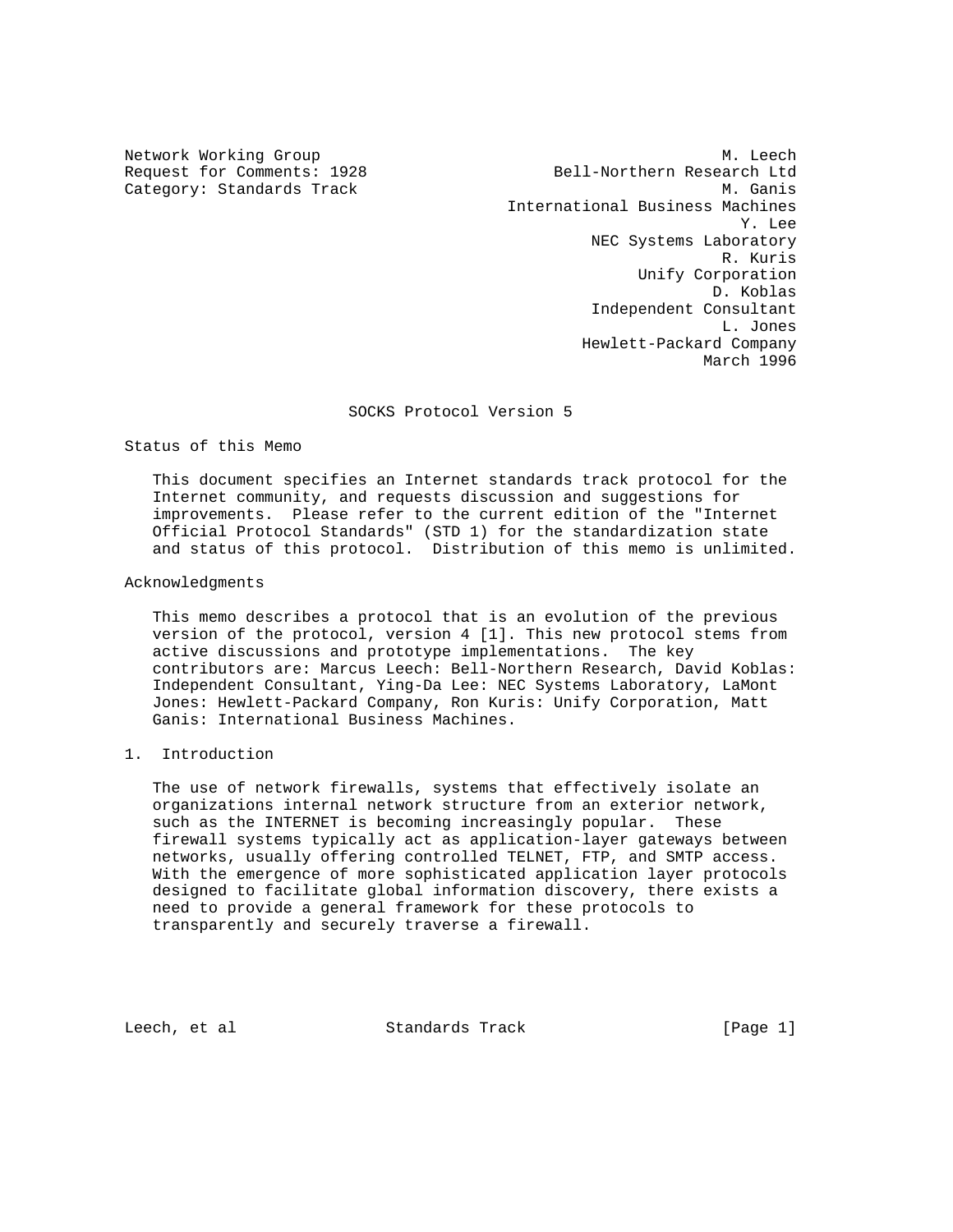There exists, also, a need for strong authentication of such traversal in as fine-grained a manner as is practical. This requirement stems from the realization that client-server relationships emerge between the networks of various organizations, and that such relationships need to be controlled and often strongly authenticated.

 The protocol described here is designed to provide a framework for client-server applications in both the TCP and UDP domains to conveniently and securely use the services of a network firewall. The protocol is conceptually a "shim-layer" between the application layer and the transport layer, and as such does not provide network layer gateway services, such as forwarding of ICMP messages.

2. Existing practice

 There currently exists a protocol, SOCKS Version 4, that provides for unsecured firewall traversal for TCP-based client-server applications, including TELNET, FTP and the popular information discovery protocols such as HTTP, WAIS and GOPHER.

 This new protocol extends the SOCKS Version 4 model to include UDP, and extends the framework to include provisions for generalized strong authentication schemes, and extends the addressing scheme to encompass domain-name and V6 IP addresses.

 The implementation of the SOCKS protocol typically involves the recompilation or relinking of TCP-based client applications to use the appropriate encapsulation routines in the SOCKS library.

### Note:

 Unless otherwise noted, the decimal numbers appearing in packet format diagrams represent the length of the corresponding field, in octets. Where a given octet must take on a specific value, the syntax X'hh' is used to denote the value of the single octet in that field. When the word 'Variable' is used, it indicates that the corresponding field has a variable length defined either by an associated (one or two octet) length field, or by a data type field.

3. Procedure for TCP-based clients

 When a TCP-based client wishes to establish a connection to an object that is reachable only via a firewall (such determination is left up to the implementation), it must open a TCP connection to the appropriate SOCKS port on the SOCKS server system. The SOCKS service is conventionally located on TCP port 1080. If the connection request succeeds, the client enters a negotiation for the

Leech, et al Standards Track [Page 2]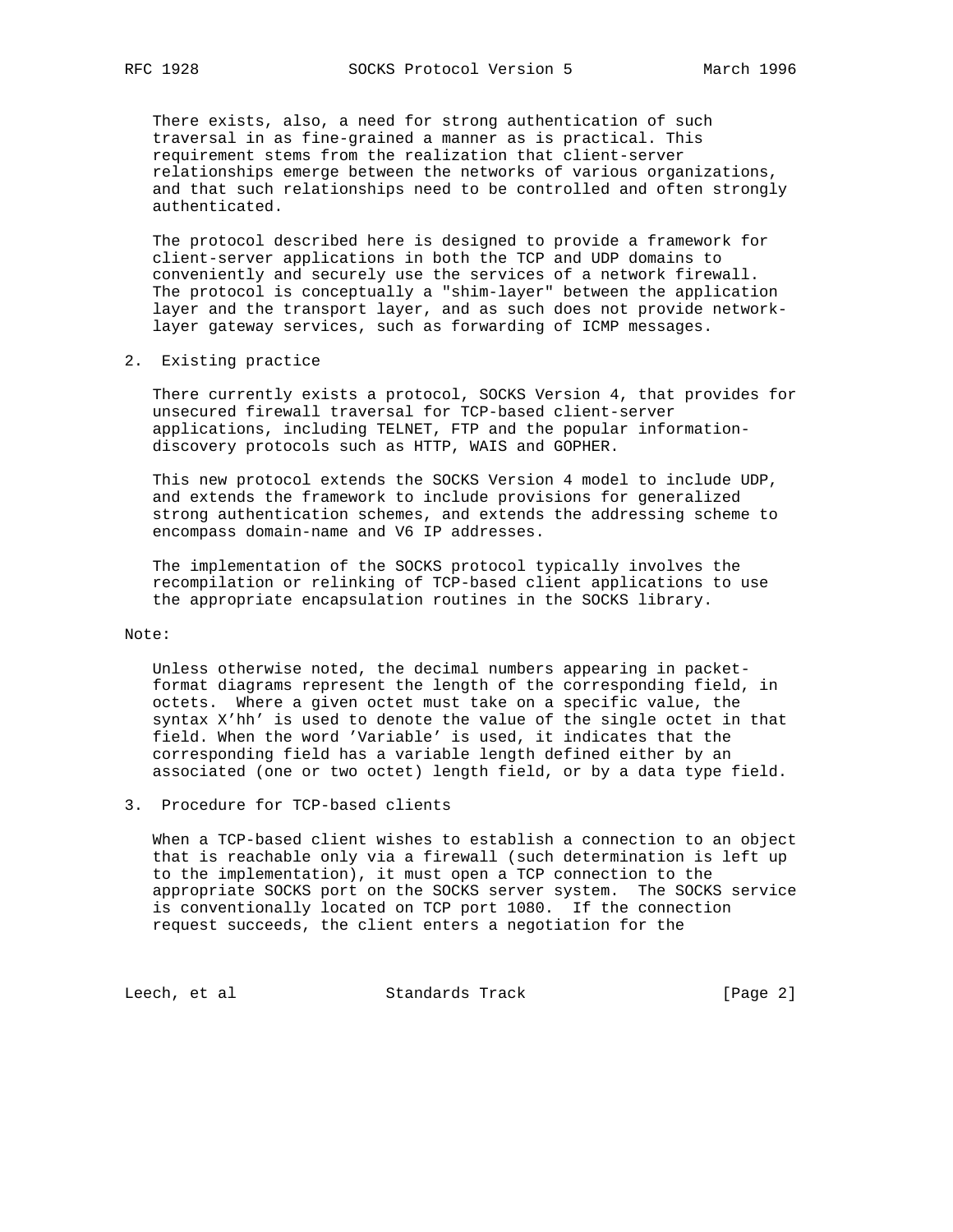authentication method to be used, authenticates with the chosen method, then sends a relay request. The SOCKS server evaluates the request, and either establishes the appropriate connection or denies it.

 Unless otherwise noted, the decimal numbers appearing in packet format diagrams represent the length of the corresponding field, in octets. Where a given octet must take on a specific value, the syntax X'hh' is used to denote the value of the single octet in that field. When the word 'Variable' is used, it indicates that the corresponding field has a variable length defined either by an associated (one or two octet) length field, or by a data type field.

 The client connects to the server, and sends a version identifier/method selection message:

|  | +----+----------+----------+<br>  VER   NMETHODS   METHODS  <br>+----+----------+----------- |
|--|----------------------------------------------------------------------------------------------|
|  | $1 1 1 1 1 1$ $1 1$ $1 0 255$                                                                |

 The VER field is set to X'05' for this version of the protocol. The NMETHODS field contains the number of method identifier octets that appear in the METHODS field.

 The server selects from one of the methods given in METHODS, and sends a METHOD selection message:

|  |  | +----+--------+<br>VER   METHOD  <br>+----+--------+ |  |
|--|--|------------------------------------------------------|--|
|  |  |                                                      |  |

 If the selected METHOD is X'FF', none of the methods listed by the client are acceptable, and the client MUST close the connection.

The values currently defined for METHOD are:

- o X'00' NO AUTHENTICATION REQUIRED
- o X'01' GSSAPI
- o X'02' USERNAME/PASSWORD
- o X'03' to X'7F' IANA ASSIGNED
- o X'80' to X'FE' RESERVED FOR PRIVATE METHODS
- o X'FF' NO ACCEPTABLE METHODS

The client and server then enter a method-specific sub-negotiation.

Leech, et al Standards Track [Page 3]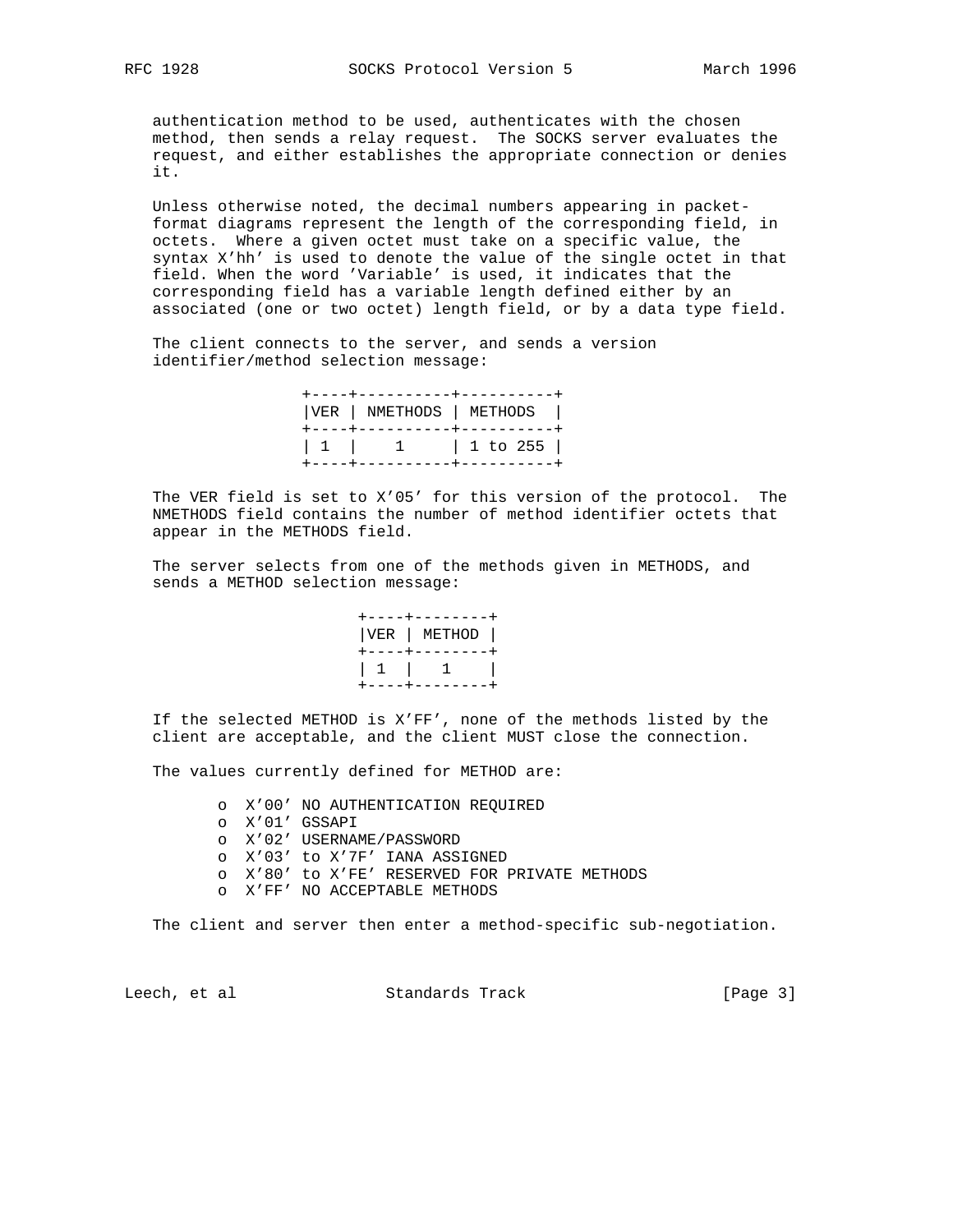Descriptions of the method-dependent sub-negotiations appear in separate memos.

 Developers of new METHOD support for this protocol should contact IANA for a METHOD number. The ASSIGNED NUMBERS document should be referred to for a current list of METHOD numbers and their corresponding protocols.

 Compliant implementations MUST support GSSAPI and SHOULD support USERNAME/PASSWORD authentication methods.

4. Requests

 Once the method-dependent subnegotiation has completed, the client sends the request details. If the negotiated method includes encapsulation for purposes of integrity checking and/or confidentiality, these requests MUST be encapsulated in the method dependent encapsulation.

The SOCKS request is formed as follows:

|  |  | $ VER   CMD   RSV   ATYPE   DST.ADDR   DST.PORT  $ |  |
|--|--|----------------------------------------------------|--|
|  |  | 1   1   X'00'   1   Variable   2                   |  |

Where:

| $\circ$ | protocol version: X'05'<br>VER                      |
|---------|-----------------------------------------------------|
| $\circ$ | <b>CMD</b>                                          |
|         | CONNECT X'01'<br>$\Omega$                           |
|         | BIND X'02'<br>$\Omega$                              |
|         | UDP ASSOCIATE X'03'<br>$\circ$                      |
| $\circ$ | RESERVED<br>RSV                                     |
| $\circ$ | ATYP address type of following address              |
|         | IP V4 address: X'01'<br>$\cap$                      |
|         | DOMAINNAME: X'03'<br>$\circ$                        |
|         | $O$ IP V6 address: $X'04'$                          |
| $\circ$ | desired destination address<br>DST.ADDR             |
| $\circ$ | DST. PORT desired destination port in network octet |
|         | order                                               |

 The SOCKS server will typically evaluate the request based on source and destination addresses, and return one or more reply messages, as appropriate for the request type.

Leech, et al Standards Track [Page 4]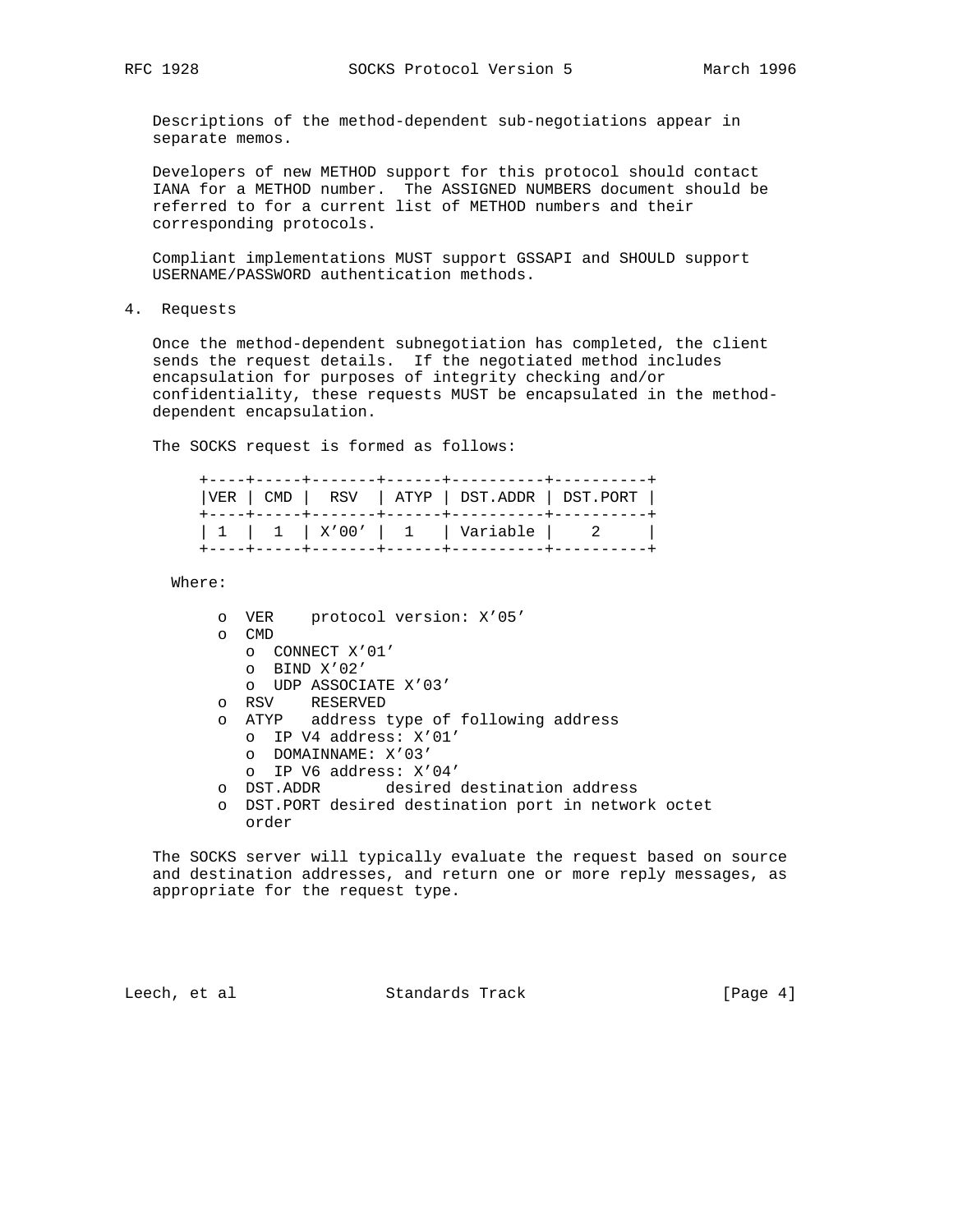## 5. Addressing

 In an address field (DST.ADDR, BND.ADDR), the ATYP field specifies the type of address contained within the field:

o X'01'

the address is a version-4 IP address, with a length of 4 octets

o X'03'

 the address field contains a fully-qualified domain name. The first octet of the address field contains the number of octets of name that follow, there is no terminating NUL octet.

o X'04'

the address is a version-6 IP address, with a length of 16 octets.

6. Replies

 The SOCKS request information is sent by the client as soon as it has established a connection to the SOCKS server, and completed the authentication negotiations. The server evaluates the request, and returns a reply formed as follows:

| $ VER   REP   RSV   ATP   BND.ADDR   BND.PORT  $ |  |
|--------------------------------------------------|--|
| 1   1   X'00'   1   Variable   2                 |  |

Where:

| O       | VER protocol version: X'05'                   |
|---------|-----------------------------------------------|
| $\circ$ | REP Reply field:                              |
|         | o X'00' succeeded                             |
|         | X'01' general SOCKS server failure<br>$\circ$ |
|         | o X'02' connection not allowed by ruleset     |
|         | o X'03' Network unreachable                   |
|         | o X'04' Host unreachable                      |
|         | o X'05' Connection refused                    |
|         | o X'06' TTL expired                           |
|         | o X'07' Command not supported                 |
|         | o X'08' Address type not supported            |
|         | o X'09' to X'FF' unassigned                   |
| $\circ$ | RSV RESERVED                                  |
| $\circ$ | ATYP address type of following address        |

Leech, et al Standards Track [Page 5]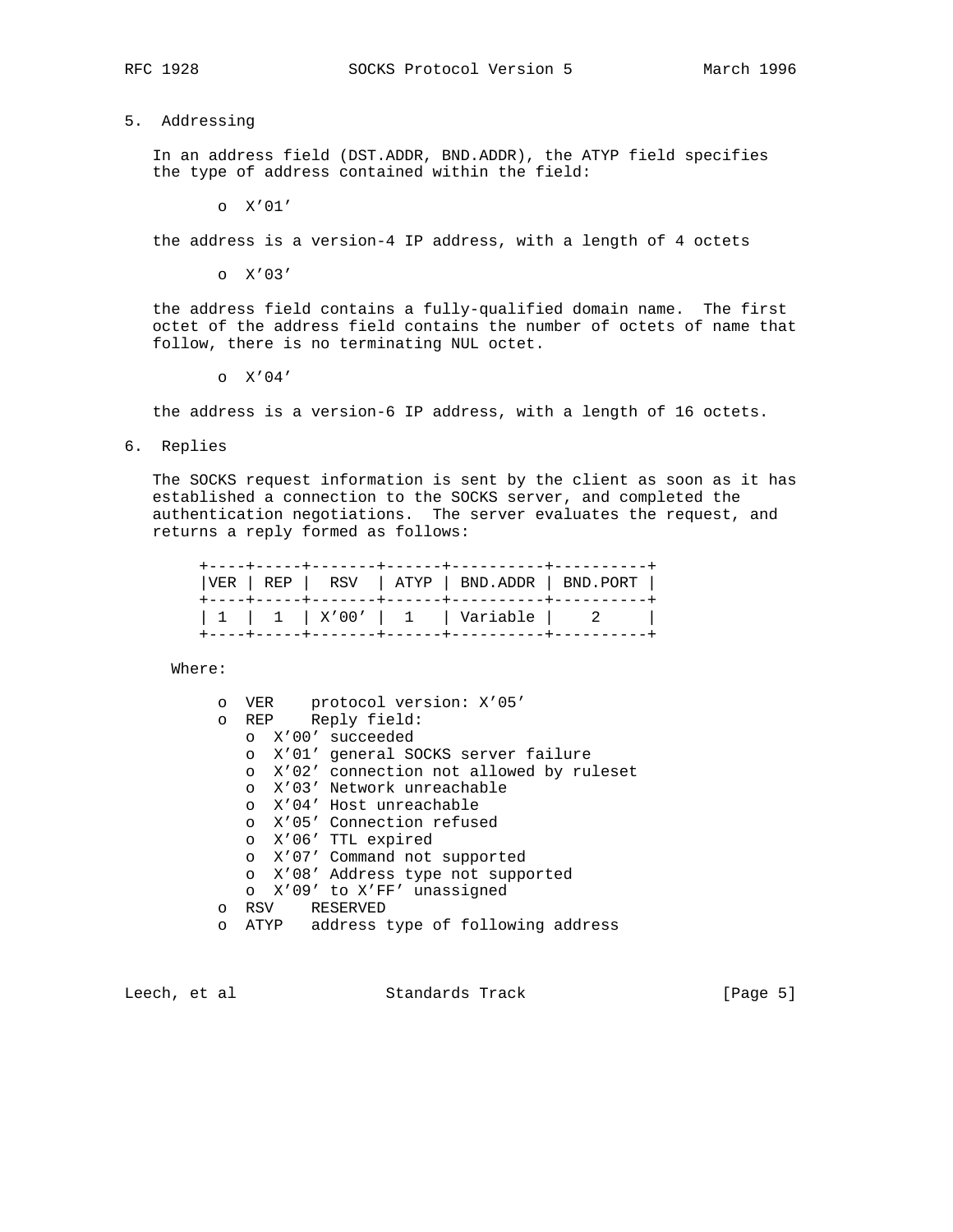o IP V4 address: X'01' o DOMAINNAME: X'03' o IP V6 address: X'04' o BND.ADDR server bound address o BND.PORT server bound port in network octet order

Fields marked RESERVED (RSV) must be set to X'00'.

 If the chosen method includes encapsulation for purposes of authentication, integrity and/or confidentiality, the replies are encapsulated in the method-dependent encapsulation.

## CONNECT

 In the reply to a CONNECT, BND.PORT contains the port number that the server assigned to connect to the target host, while BND.ADDR contains the associated IP address. The supplied BND.ADDR is often different from the IP address that the client uses to reach the SOCKS server, since such servers are often multi-homed. It is expected that the SOCKS server will use DST.ADDR and DST.PORT, and the client-side source address and port in evaluating the CONNECT request.

### BIND

 The BIND request is used in protocols which require the client to accept connections from the server. FTP is a well-known example, which uses the primary client-to-server connection for commands and status reports, but may use a server-to-client connection for transferring data on demand (e.g. LS, GET, PUT).

 It is expected that the client side of an application protocol will use the BIND request only to establish secondary connections after a primary connection is established using CONNECT. In is expected that a SOCKS server will use DST.ADDR and DST.PORT in evaluating the BIND request.

 Two replies are sent from the SOCKS server to the client during a BIND operation. The first is sent after the server creates and binds a new socket. The BND.PORT field contains the port number that the SOCKS server assigned to listen for an incoming connection. The BND.ADDR field contains the associated IP address. The client will typically use these pieces of information to notify (via the primary or control connection) the application server of the rendezvous address. The second reply occurs only after the anticipated incoming connection succeeds or fails.

Leech, et al Standards Track [Page 6]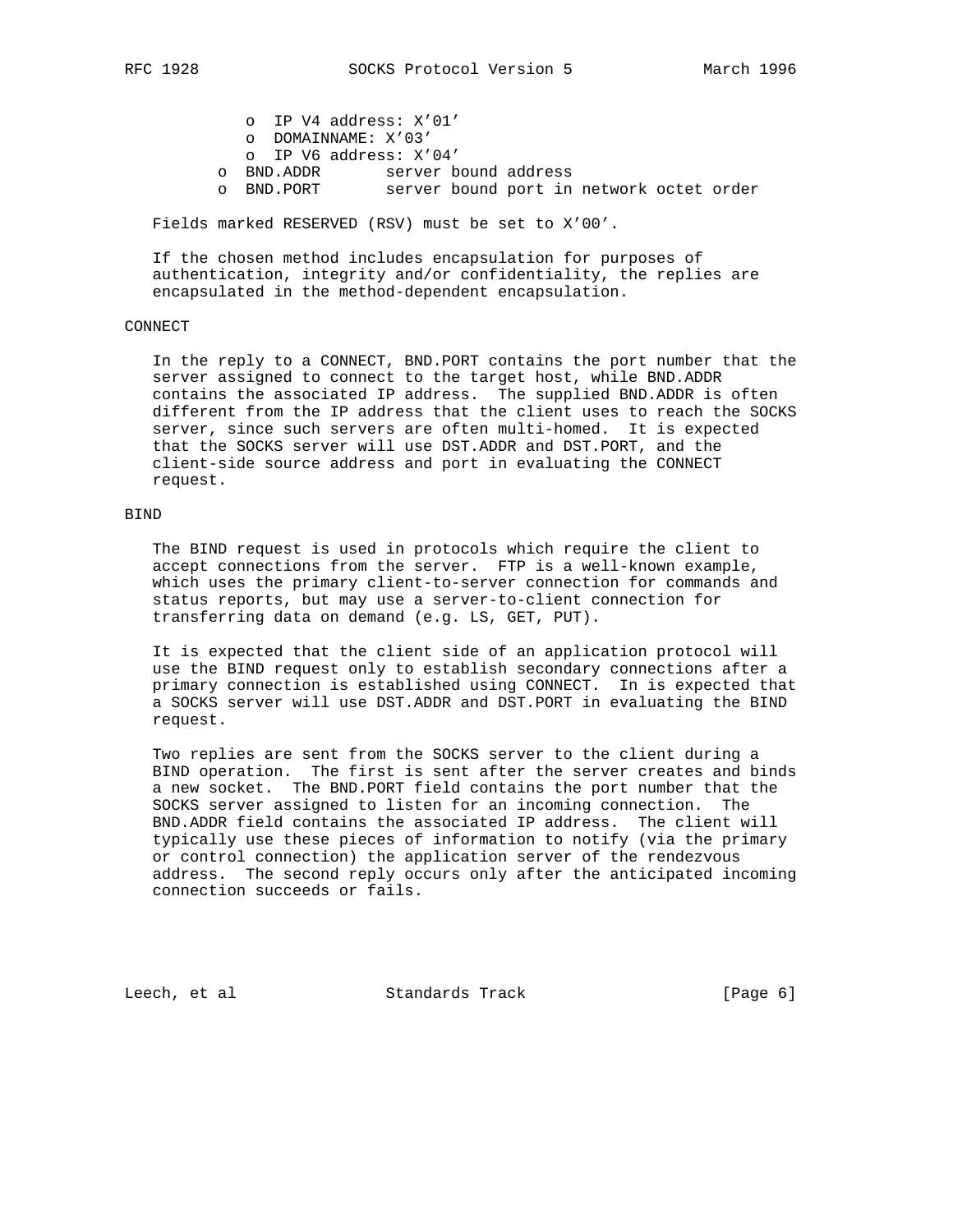In the second reply, the BND.PORT and BND.ADDR fields contain the address and port number of the connecting host.

#### UDP ASSOCIATE

 The UDP ASSOCIATE request is used to establish an association within the UDP relay process to handle UDP datagrams. The DST.ADDR and DST.PORT fields contain the address and port that the client expects to use to send UDP datagrams on for the association. The server MAY use this information to limit access to the association. If the client is not in possesion of the information at the time of the UDP ASSOCIATE, the client MUST use a port number and address of all zeros.

 A UDP association terminates when the TCP connection that the UDP ASSOCIATE request arrived on terminates.

 In the reply to a UDP ASSOCIATE request, the BND.PORT and BND.ADDR fields indicate the port number/address where the client MUST send UDP request messages to be relayed.

## Reply Processing

 When a reply (REP value other than X'00') indicates a failure, the SOCKS server MUST terminate the TCP connection shortly after sending the reply. This must be no more than 10 seconds after detecting the condition that caused a failure.

 If the reply code (REP value of X'00') indicates a success, and the request was either a BIND or a CONNECT, the client may now start passing data. If the selected authentication method supports encapsulation for the purposes of integrity, authentication and/or confidentiality, the data are encapsulated using the method-dependent encapsulation. Similarly, when data arrives at the SOCKS server for the client, the server MUST encapsulate the data as appropriate for the authentication method in use.

### 7. Procedure for UDP-based clients

 A UDP-based client MUST send its datagrams to the UDP relay server at the UDP port indicated by BND.PORT in the reply to the UDP ASSOCIATE request. If the selected authentication method provides encapsulation for the purposes of authenticity, integrity, and/or confidentiality, the datagram MUST be encapsulated using the appropriate encapsulation. Each UDP datagram carries a UDP request header with it:

Leech, et al Standards Track [Page 7]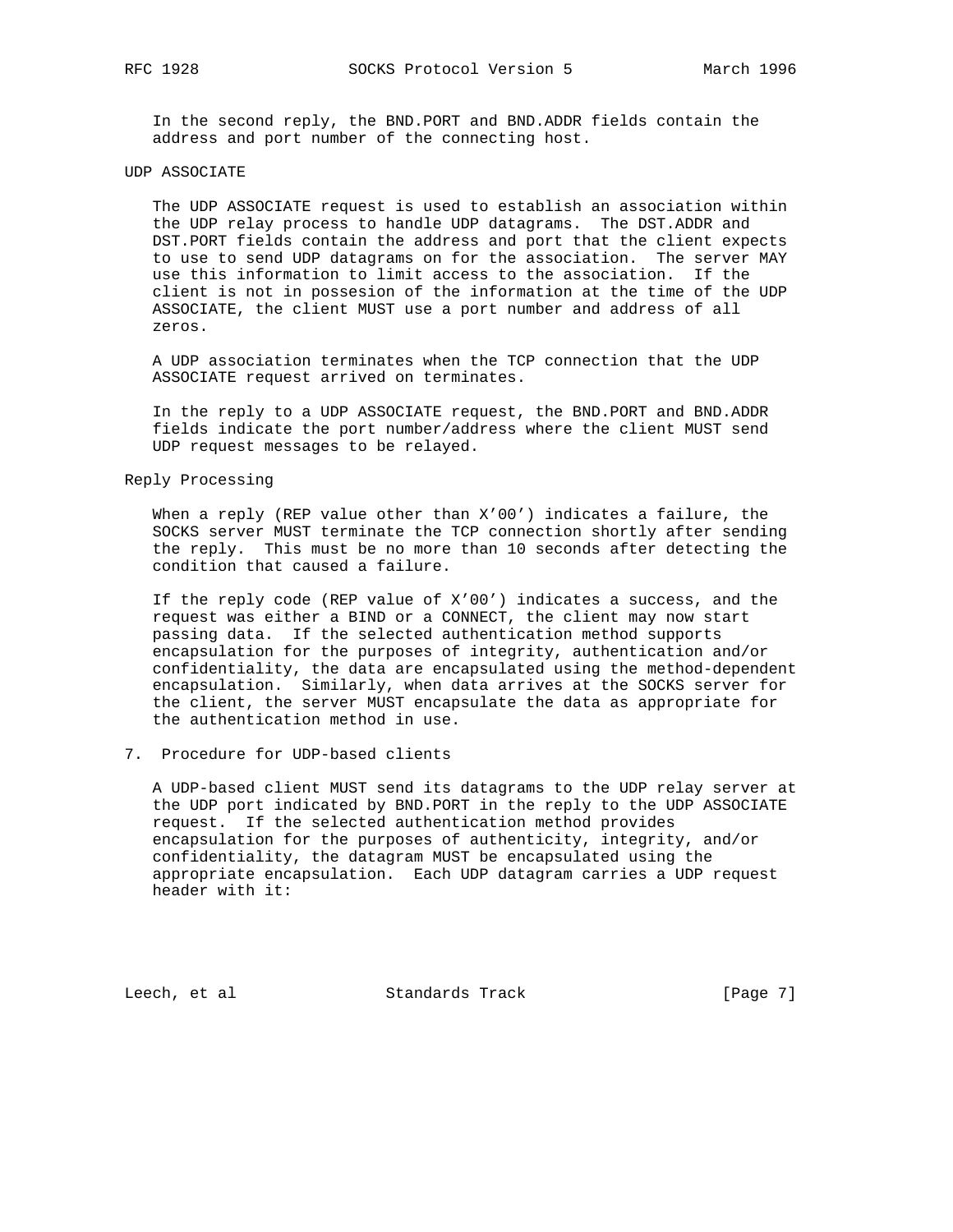| RSV   FRAG   ATYP   DST.ADDR   DST.PORT   DATA |  |
|------------------------------------------------|--|
| 2   1   1   Variable   2   Variable            |  |

The fields in the UDP request header are:

- o RSV Reserved X'0000'
- o FRAG Current fragment number
- o ATYP address type of following addresses:
	- o IP V4 address: X'01' o DOMAINNAME: X'03'
	- o IP V6 address: X'04'
- o DST.ADDR desired destination address
- o DST.PORT desired destination port
	- o DATA user data

 When a UDP relay server decides to relay a UDP datagram, it does so silently, without any notification to the requesting client. Similarly, it will drop datagrams it cannot or will not relay. When a UDP relay server receives a reply datagram from a remote host, it MUST encapsulate that datagram using the above UDP request header, and any authentication-method-dependent encapsulation.

 The UDP relay server MUST acquire from the SOCKS server the expected IP address of the client that will send datagrams to the BND.PORT given in the reply to UDP ASSOCIATE. It MUST drop any datagrams arriving from any source IP address other than the one recorded for the particular association.

 The FRAG field indicates whether or not this datagram is one of a number of fragments. If implemented, the high-order bit indicates end-of-fragment sequence, while a value of X'00' indicates that this datagram is standalone. Values between 1 and 127 indicate the fragment position within a fragment sequence. Each receiver will have a REASSEMBLY QUEUE and a REASSEMBLY TIMER associated with these fragments. The reassembly queue must be reinitialized and the associated fragments abandoned whenever the REASSEMBLY TIMER expires, or a new datagram arrives carrying a FRAG field whose value is less than the highest FRAG value processed for this fragment sequence. The reassembly timer MUST be no less than 5 seconds. It is recommended that fragmentation be avoided by applications wherever possible.

 Implementation of fragmentation is optional; an implementation that does not support fragmentation MUST drop any datagram whose FRAG field is other than X'00'.

Leech, et al **Standards Track** [Page 8]